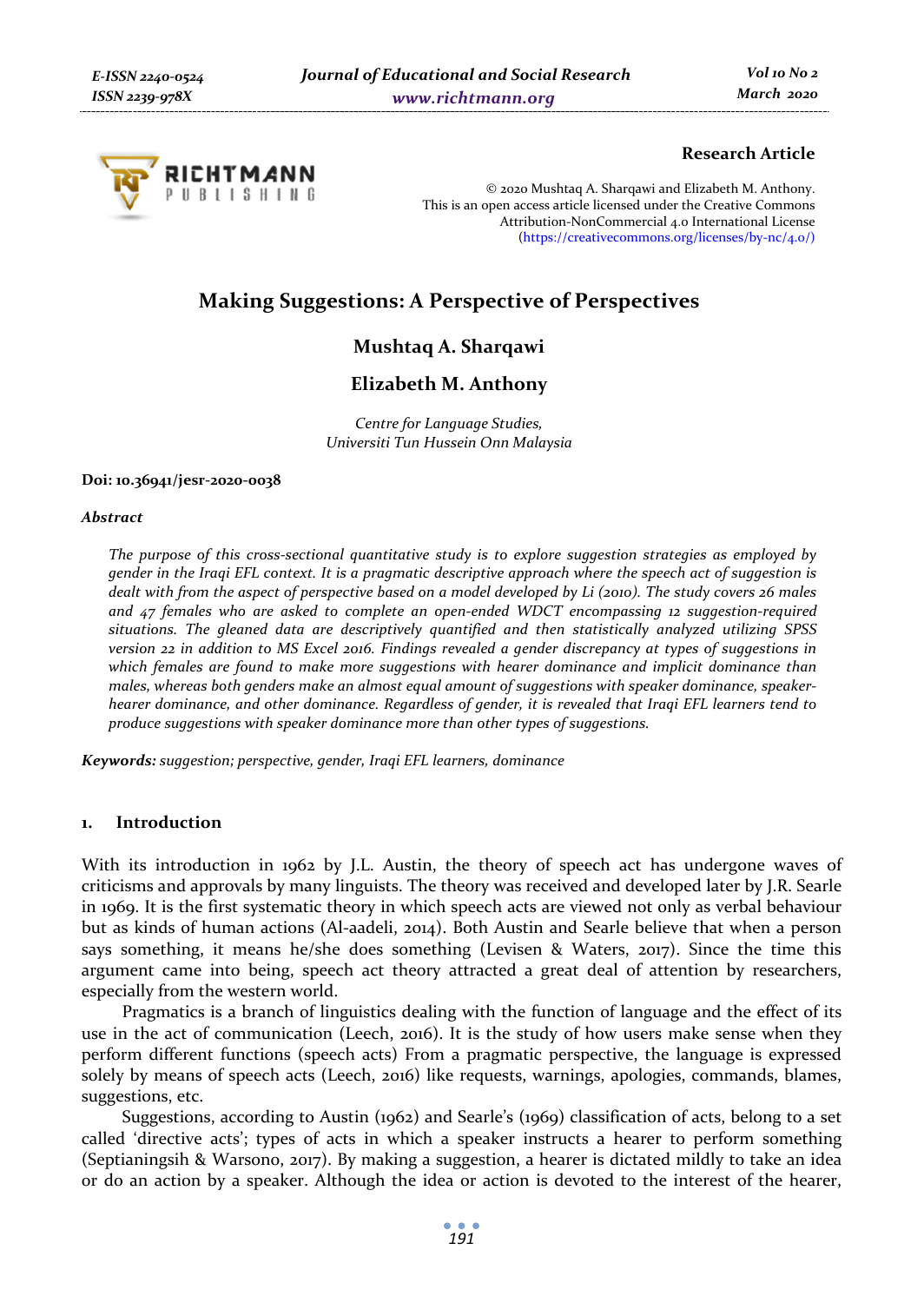| E-ISSN 2240-0524    | Journal of Educational and Social Research | Vol 10 No 2 |
|---------------------|--------------------------------------------|-------------|
| $ISSN$ 2239-97 $8X$ | www.richtmann.org                          | March 2020  |

however, theorists consider the act of suggestion as a face-threating act (Aminifard, Safaei, & Askari, 2014). The face-threatening potentials inherent in suggestions may not be clear in other languages since speech acts are culture-bound. And here lies the necessity for the EFL learners to be aware of this fact in order to be able to make native-like suggestions.

The speech act of suggestion is an act that is commonly employed in many situations, whether urgent or not. People in general and EFL learners in specific come to need to make suggestions during their interactions in order to propose their ideas about what is best to do or behave. Thus, no doubt that instances, where EFL learners make and receive suggestions are frequent in university and public contexts. Any piece of suggestion can be viewed as a means or a panel through the use of which a hearer can improve his or her performance (Farnia & Sattar, 2014). For example, a reviewer of a journal can suggest certain ideas and modifications to the authors in order to improve the quality of their research papers. This means that suggestions are solely made to the benefit of the hearer. Despite being so, suggestions, according to Li (2010), can be looked at from the 'perspective' aspect of their formation; the domain in favour of which the act of suggestion is made. Here, suggestions are branched into (1) speaker dominance, (2) hearer dominance, (3) speaker-hearer dominance, (4) implicit dominance, and (5) other dominance. More elaborations on these types of strategies are given in the next literature review section.

Based on the claim that a variety of linguistic productions and perceptions in gender-based studies are more than they are in non-gender studies (Litosseliti, 2014), the current study is expected to reveal gender variations in the use of the above-mentioned strategies.

Hence, the purpose of this research is to explore how Iraqi EFL males differ from females in the production of suggestions. To attain this purpose, the researcher sets the following non-directional null hypothesis  $(H_0)$  and its related research hypothesis  $(H_1)$ .

**H0**. There is no difference between males and females in the production of perspective strategies.

**H1**. There is a difference between males and females in the production of perspective strategies.

The rationale for employing such a hypothesis is to enable the researcher to count for every single gender variation that may occur.

#### **2. Literature Review**

### *2.1 Previous Studies on the Speech Act of Suggestion*

Mastering speech act sets constitute the core of the pragmatic competence (Ifantidou, 2014) that the learners to achieve in order to understand and use in their non-native interactions. Speakers make sense of what they say only when they shape their messages in a form of speech acts like requesting, apologizing, disagreeing, commanding, refusing, offering, suggesting, etc (Leech, 2016). This means that the ability to speak in a native-like depends heavily on our knowledge of different types of speech acts.

Although speech act skills were emphasized by scholars interested in the EFL domain, from a wide-ranging linguistic perspective, it has been claimed that EFL eastern investigations on speech acts have remained underdeveloped and unsaturated (Pishghadam & Sharafadini, 2011). From a gender standpoint, it was confirmed that speech act literature does not pay heed to the factor of gender (Sharqawi & Anthony, 2019b; Sharqawi & Anthony, 2019c; Moradi, 2017; Coates, 2015). In specific, works conducted on the speech act of suggestion are reported as relatively low (Petrey, 2016; Sharqawi & Anthony, 2019b) when compared to other speech acts. In their systematic review, Sharqawi & Anthony (2019b: 486) state that modern linguistic trends focus majorly on speech acts "involved in everyday argumentative talks called 'dispreferred act' namely 'disagreement' and 'refusal'." By examining the available studies on suggestions, scholars seem to focus on examining certain sets of strategies over the other. Some focused on the formal aspects like (Rintell (1979), on directness aspects like Liu & Zhao (2007), on politeness aspect like Sharqawi & Anthony (2019, d), and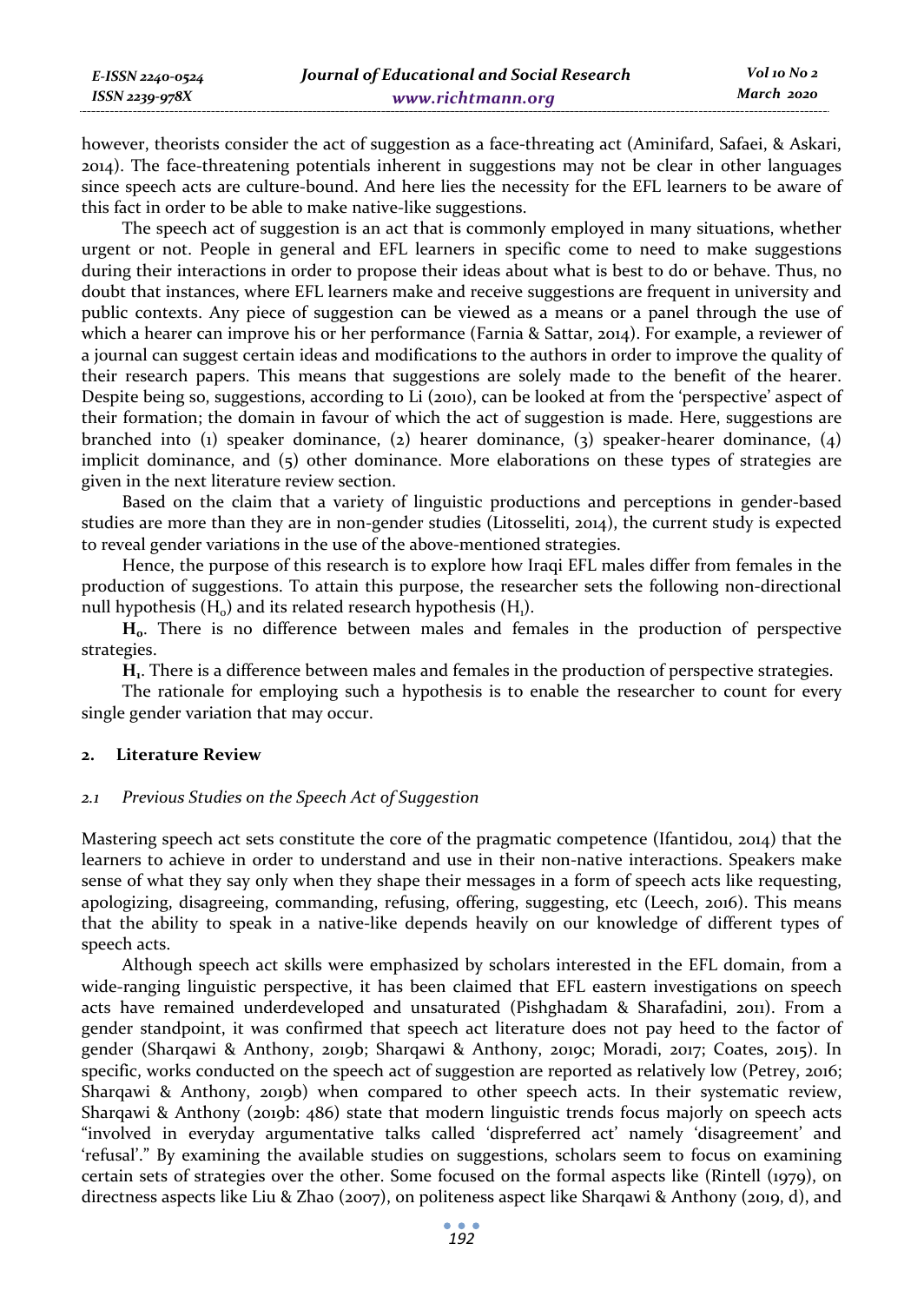others focused on different combinations of strategies. The table below summarises an inventory of the recently published suggestion literature and its features and limitations.

**Table 1.** Characteristics of the current literature and the current study.

|                | <b>Authors</b>                           | <b>Study Title</b>                                                                                             | Type of<br><b>Strategies</b>                | Investigated<br>language level | Gender            | Regional<br>Context | Limitations                                                                                                                  |
|----------------|------------------------------------------|----------------------------------------------------------------------------------------------------------------|---------------------------------------------|--------------------------------|-------------------|---------------------|------------------------------------------------------------------------------------------------------------------------------|
|                | Jiang $(2006)$                           | "Suggestions: What should<br>ESL students know?"                                                               | Structure &<br>Politeness                   | Production                     | $\overline{a}$    | China               | No clear instrument used<br>to collect natural data.                                                                         |
|                | Liu & Zhao<br>(2007)                     | "Suggestions in Teacher-<br>Student Conferences"                                                               | Directness                                  | Production                     |                   | China               | Insufficient number of<br>participants that is only<br>six                                                                   |
|                | Li (2010)                                | "Making Suggestions: A<br>Contrastive Study of Young<br>Hong Kong and Australian<br>Students"                  | Perspective,<br>Directness, &<br>Politeness | Production                     |                   | China               | The same data were<br>analysed three times in<br>terms of perspective,<br>directness, & politeness                           |
|                | Pishghadam &<br>Sharafadini<br>(2011)    | "A Contrastive Study into<br>the Realization of<br><b>Suggestion Speech Act:</b><br>Persian vs English"        | Structure &<br>Politeness                   | Production                     | ś.                | Iran                | Insufficient DCT consisted<br>of only six situations. Not<br>clear outcomes about<br>gender                                  |
|                | Heidari-<br>Shahreza (2014)              | "A Sociolinguistic and<br>Cross-cultural Investigation<br>into the Speech Act of<br>Suggestion"                | Perspective,<br>Directness, &<br>Politeness | Production                     | $\ddot{}$         | Iran                | The DCT included only 4<br>situations to measure<br>politeness.<br>Social distance is not<br>considered in the<br>situations |
|                | Darweesh & Al-<br>Aadili (2017)          | "Investigating Iraqi EFL<br>Learners' Performance in<br>Utilizing the Speech Acts of<br>Advice and Suggestion" | Politeness                                  | Production                     | $+$               | Iraq                | Inadequate DCT consisted<br>of only two questions. The<br>DCT does counts for the<br>social distance                         |
| $\overline{8}$ | Sharqawi &<br>Anthony (in<br>press, a)   | "Analysing Gender Effect<br>on the Speech Act of<br>Suggestion A Pilot Study"                                  | Structure,<br>Directness, &<br>Politeness   | Production &<br>Recognition    | $\qquad \qquad +$ | Iraq                | The study dealt with only<br>the effect of gender on<br>suggestions without<br>telling details about<br>gender types         |
|                | Sharqawi &<br>Anthony (2019,<br>d)       | "Recognizing Suggestions<br>by Iraqi EFL Learners: A<br>Politeness Perspective"                                | Politeness                                  | Recognition                    |                   | Iraq                | The participants have to<br>choose one from three<br>existing suggestions rather<br>than making (writing)<br>suggestions     |
| 10             | Sharqawi &<br>Anthony<br>(current study) | "Making Suggestions: A<br>Perspective of Perspectives"                                                         | Perspective                                 | Production                     | $+$               | Iraq                | Restricted to quantitative<br>production level                                                                               |

To meet the standards of academic criticism, the researcher highlights the limitations in each study and tries to objectively criticize the previous studies in order (1) fill in the literature gap and to  $(z)$ highpoint the novelty of the current study.

Thus, critically speaking and as the above gap table depicts, it clear that no Iraqi study has ever dealt with suggestions from the perspective aspect. It can be seen that although the perspective strategies of suggestion were examined by two scholars, however, the first study by Li (2010) used the data for multiple analyses; the same data were analysed three times for perspective, directness, & politeness strategies. The other study by Heidari-Shahreza (2014) performed the same multiple analysis in addition to using very insufficient situations to measure suggestions in terms of politeness. In fact, the presence of social distance could have had the participants modify, if not change, their suggestions because, for instance, a person should be polite when making a suggestion to someone to whom he/she is new. So, by including social status only can lead to different perspective strategies than if the social distance is included. Interestingly, from an objective critical view, it was found that Heidari-Shahreza (2014) has exactly replicated the instrument developed by Li (2010) with its defects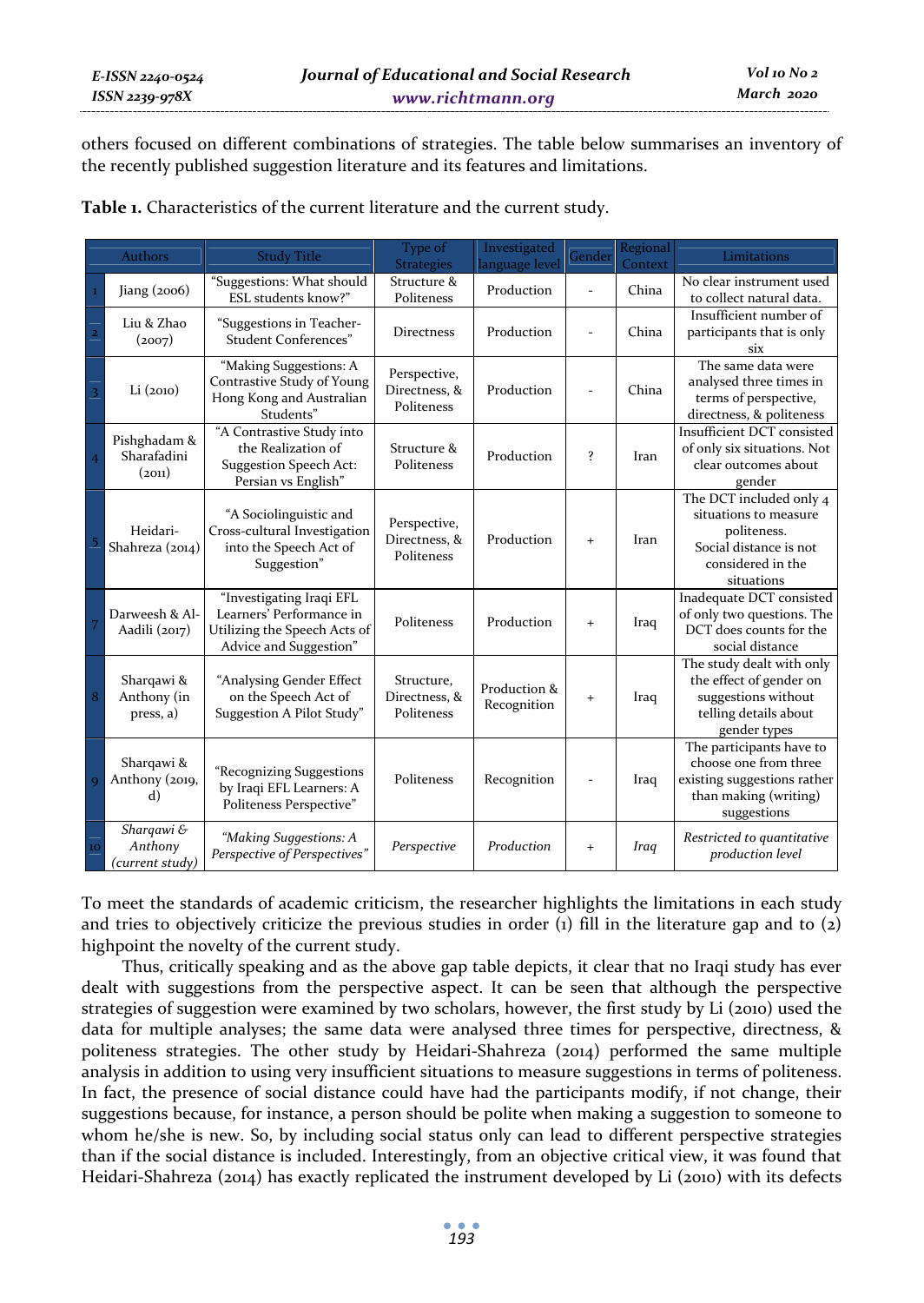| E-ISSN 2240-0524 | Journal of Educational and Social Research | Vol 10 No 2 |
|------------------|--------------------------------------------|-------------|
| ISSN 2239-978X   | www.richtmann.org                          | March 2020  |

in his study. Bearing in mind that both studies are comparative, quantitative, non-gender, crosssectional, and both investigated the production of suggestions in terms of perspective, directness, and politeness strategies. One more point we can make out of this table is that there are two studies examined the role of gender in altering the suggestions; the first by Darweesh & Al-Aadili (2017) and the latter by Sharqawi & Anthony (in press, a), but none has examined how gender alter the perspective strategies of suggestion and this is what this research intends to explore.

Thus, the current study is set to be a cross-sectional quantitative approach employing a Written Discourse Completion Task (WDCT) as an instrument to collect data in terms of how gender differ the perspective strategies of suggestions. More explanations and elaborations on the notion of perspective strategies are given in the next sub-section.

2.2 Pragmatic Perspective Strategies for Making Suggestions

Blum-Kulka (1989) proposed that a suggestion can be viewed from a pragmatic aspect of its benefit. Perspective refers to someone or aspect in favour of whom a suggestion is made. In this respect, suggestions are oriented to be: (1) Speaker dominance (SD) as in 'I can fix the car.' (2) hearer dominance (HD) as in 'you may borrow her dictionary for one day.', (3) speaker and hearer dominance (SHD) as in 'Let's get back to the topic.', and (4) implicit dominance (ID) as 'how about giving her a present?'. Li (2010) updates these perspectives by adding a fifth perspective that is (5) 'other dominance' (OD) to whom the benefit is not overtly stated as in 'she should make her decision.' Hence, the current study adopts the model in the analysis. Below is a table explaining the realizations of suggestions under this taxonomy.

| <b>Dominance</b> |            | <b>Realized by</b>                           | Example                                        |
|------------------|------------|----------------------------------------------|------------------------------------------------|
|                  | SD.        | The pronoun 'I'.                             | 'I suggest', 'I propose', etc.                 |
|                  | HD         | The pronoun 'you'.                           | 'You should', 'Try to', etc.                   |
|                  | <b>SHD</b> | 'Let's', or the pronoun 'we'                 | 'Shall we?', 'Let's', etc.                     |
|                  | ID         | No pronoun (no person)                       | 'Why not?' 'How about?', etc                   |
|                  | OD         | 3 <sup>rd</sup> person: 'he', 'she' 'People' | 'People should ', 'I've heard that one should' |

**Table 2.** The perspective of suggestions with their realization forms.

# **3. Methodology**

#### *3.1 Design and Tools of Analysis*

This is a cross-sectional quantitative study. It is pure quantitative due to its quantitative-datacollecting instrument; WDCT. By its nature, the WDCT gleans the students' speech act of suggestion in terms of numerical data which are quantifiable and analysable using statistical tests.

For quantitative analysis, SPSS version 22 was utilized to run descriptive statistics and T-tests associated with Levene's tests as inferential statistics. For T-tests the alpha level was set on 0.05. In addition to SPSS, some manual calculations were performed.

### *3.2 Sample and Setting*

The sample was drawn from the English Language Department at Al-imam Al-kadhum State University. The sample included 63 Iraqi undergraduate students majoring in the English language. They were the third and fourth-year students. 74 volunteered to join the study but the sample included only 63 students.

To eliminate bias in selection, the students' names were put in a box and were drawn randomly one by one by the researcher until 26 male and 37 female students were selected.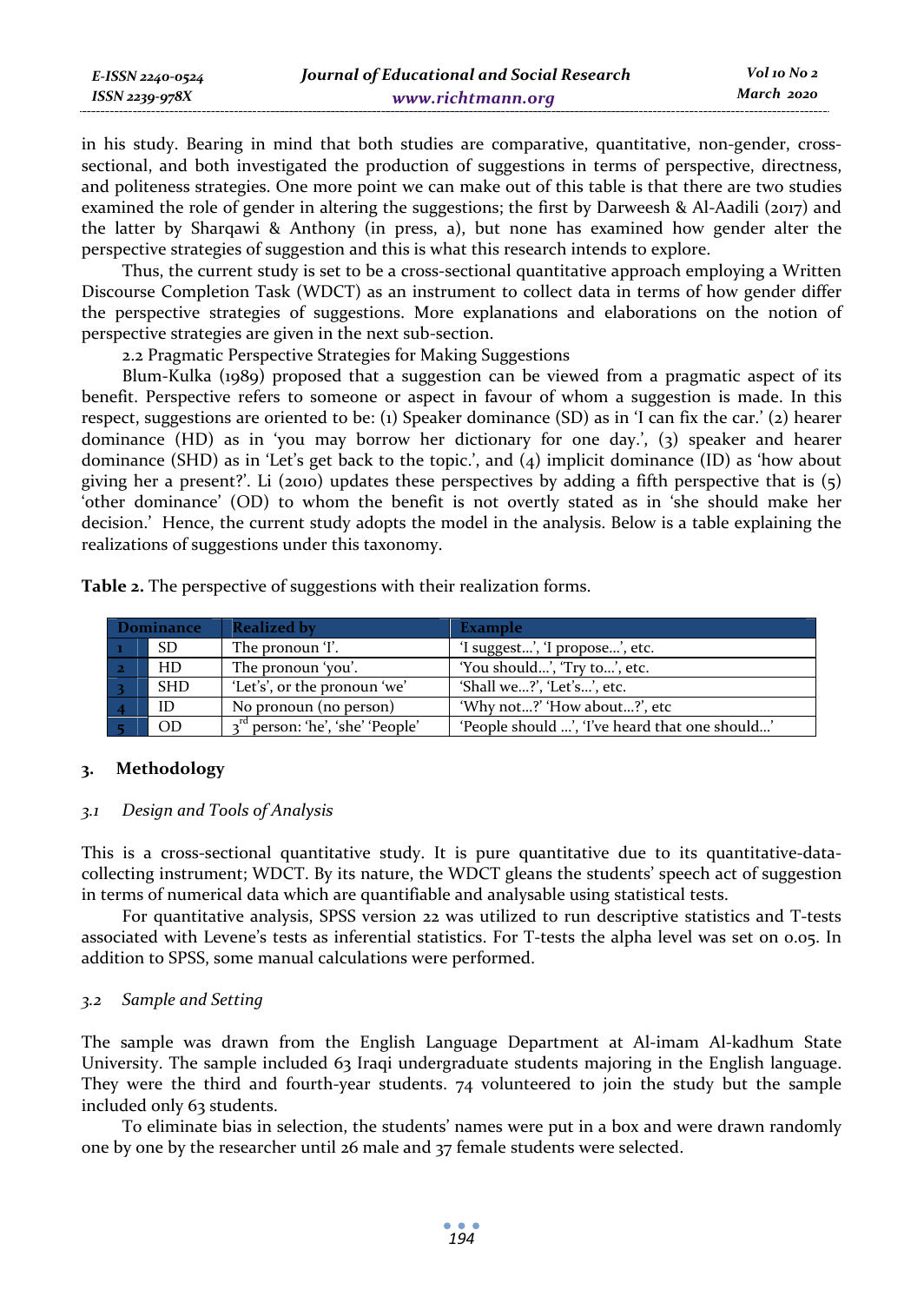### *3.3 Instrument and Procedures*

The instrument is WDCT. This WDCT was piloted by Sharqawi & Anthony (in press, a) and thus, the researcher replicated it without any modification. The WDCT comprised 12 situations simulating student-like interactions to be more familiar to the students' reality. See Appendix B for the WDCT.

Before distributing the WDCT to the students and after getting the approval of the department, written consent forms were given to the students and were asked to read well and sign. Samples of the consent forms are given in Appendix A. After that, the researcher handed over the WDCT sheets to the two groups; males and females. The researcher read and explained the WDCT situations twice and translated them into Arabic to make sure the students understood the context of situations well. The researcher encouraged and welcomed questions from the students before they commence to respond.

### **4. Results**

### *4.1 Descriptive Analysis*

Descriptively, by looking at the means, it is seen that the majority of the learners' suggestions were SD whereas the least suggestions were OD. The specifics of these suggestions (strategies) are tabulated underneath.

| Priority     | Str.       | Mean   | StDv.   | Freg. | $\%$     |    |
|--------------|------------|--------|---------|-------|----------|----|
|              | <b>SD</b>  | 3.7619 | 2.24839 | 237   | $39.9\%$ | 59 |
| $\mathbf{2}$ | HD         | 2.6190 | 1.99538 | 165   | 27.8%    | 53 |
|              | <b>SHD</b> | 1.6984 | 1.96448 | 107   | 18%      | 39 |
|              | ID         | 1.2539 | 1.41385 | 70    | $13.3\%$ | 39 |
|              | OD         | 0.0793 | 0.32634 |       | 0.8%     |    |

**Table 3.** The learners' production of perspective strategies.

Where Freq.  $=$  frequency,  $%$  = percentage,

As the means enumerate, the second higher strategy was HD, followed by SHD, and then ID. Having 59 and 53 participants produced SD and HD respectively, indicates that these two strategies are very common by the learners. With the StDv. values of SD and HD below their mean values indicate that the production of these strategies was less dispersed and less deviated. This ultimately confirms that the learners were not only familiar but also aware of their use. On the other hand, having OD produced by only 4 learners with StDv. higher than its mean, can give a preliminary clue that its production was due to mere chance. This was as far as the learners' performance is concerned but in terms of gender, the next discussions go into it carefully.

In terms of gender, both males and females prioritized their strategies in the same order as Table 4 depicts. However, the means seem to exhibit differences.

**Table 4.** Descriptive inventory of the perspective strategies in terms of gender

| Males          |            |        |        | Females |              |            |        | <b>Difference</b> |    |          |
|----------------|------------|--------|--------|---------|--------------|------------|--------|-------------------|----|----------|
| Priority       | Str.       | Mean   | StDv.  | N       | Priority     | Str.       | Mean   | StD <sub>v</sub>  | N  | of Means |
|                | <b>SD</b>  | 4.3846 | 2.4343 | 26      |              | <b>SD</b>  | 3.3243 | 2.0283            | 33 | 1.0603   |
| $\overline{2}$ | HD         | 2.0000 | 1.8110 | 19      | $\mathbf{z}$ | HD         | 3.0540 | 2.0268            | 34 | 1.0540   |
|                | <b>SHD</b> | 1.5384 | 2.0828 | 16      |              | <b>SHD</b> | 1.8108 | 1.8979            | 23 | 0.2724   |
|                | ID         | 0.6923 | 0.8840 | 13      | 4            | ID         | 1.6486 | 1.5849            | 26 | 0.9563   |
|                | ŌD         | 0.0384 | 0.1961 | 1       |              | OD         | 0.1081 | 0.3932            |    | 0.0697   |
| Total          |            | 8.6537 | 7.4082 |         | Total        |            | 9.9458 | 7.9311            |    | 1.2921   |

Where Str. = strategy, StDv. = standard deviation,  $N=$  number of participants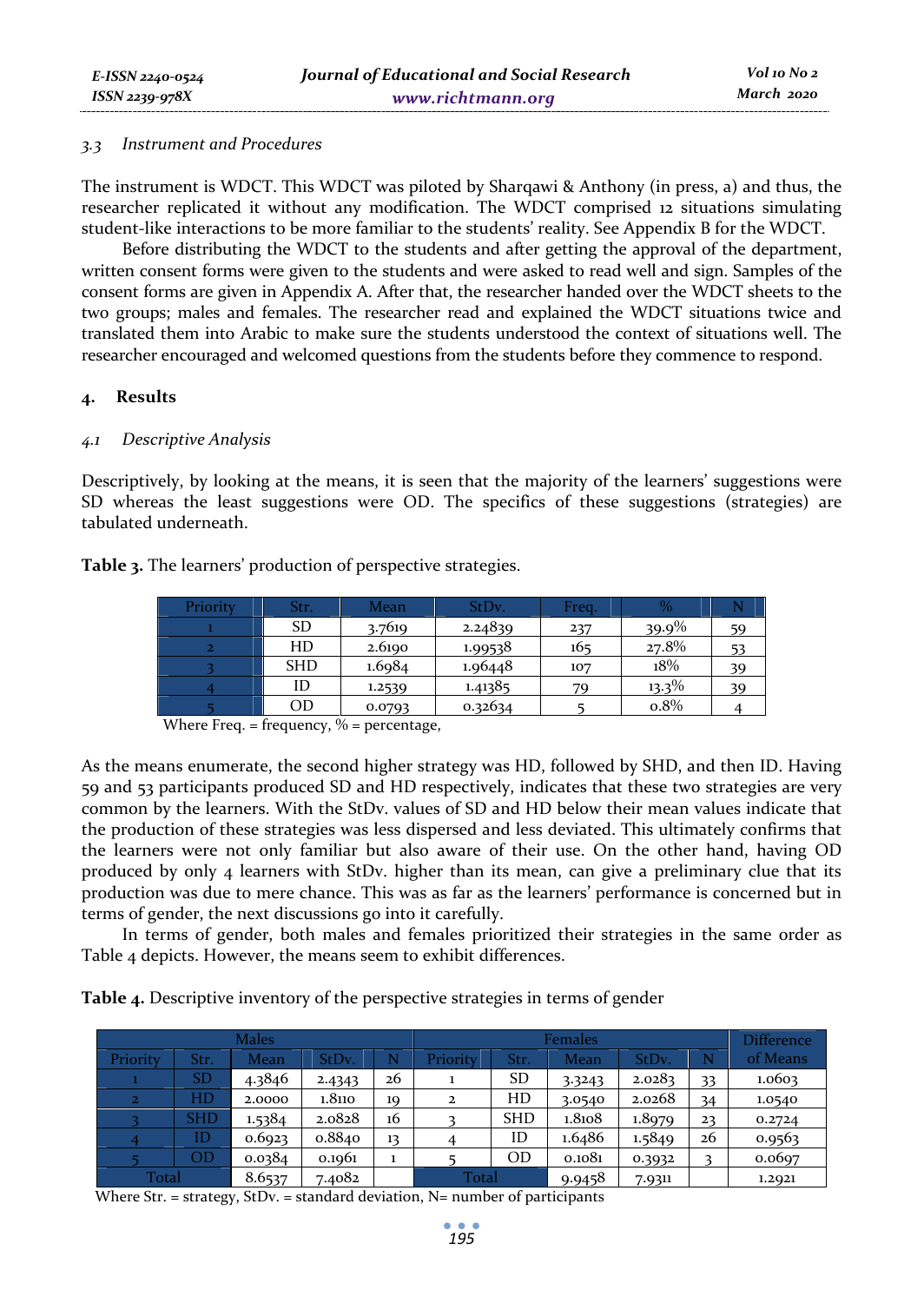It is obvious that females have employed more strategies due to the higher total of means with a difference of 1.2921. It is also obvious that SD and HD were the dominant strategies over others by both genders. Speaking of data spread from their means, it seems that the StDv. values remained below their mean values in both genders which indicates a good level of consistency. The descriptive statistics depicted in Table 3 shows that Iraqi learners have a considerable tendency towards SD. Since SD strategies are realized by the pronoun 'I' then Iraqi learners can be said to tend towards more self-centred strategies. The gender descriptive statistics depicted in Table 4 reveals that males tend towards more SD than the females who tend towards more HD. Since HD are characterized by the use of the pronoun 'you', then their strategies are regarded as others-centred.

As far as gender discrepancy, no significant gender differences can be spotted unless statistical tests are performed and this what the next discussion goes through.

# *4.2 Inferential Analysis*

It is worthy to mention that we cannot rely on testing the main hypothesis only because if do so, we will not be able to tell from which of the five strategies the variation come from. So, to test the abovementioned research hypothesis**,** we need to break it down into five sets of sub-hypotheses as there are five types of suggestion strategies; SD, HD, SHD, ID, and OD. Doing this enables us to test if there is a significant gender difference in every single strategy. When done, then we move to test the whole strategies in total, i.e., testing the main hypothesis.

# *4.2.1 Sub-hypotheses of SD*

 ${}^{SD}H_0$ . There is no difference between males and females in the production of SD.  ${}^{SD}H_1$ . There is a difference between males and females in the production of SD.

Inputting the necessary data into SPSS, the following t-test associated with homogeneity test were generated in one table.

|  | <b>Table 5.</b> Testing ${}^{\text{SD}}\text{H}_\text{o}$ |  |
|--|-----------------------------------------------------------|--|
|--|-----------------------------------------------------------|--|

|    |                             | <b>Levene's Test for Equality of Variances</b> |      |       |        | T-test for Difference of Means |
|----|-----------------------------|------------------------------------------------|------|-------|--------|--------------------------------|
|    | Variances                   |                                                | Sig. |       | df     | $Sign(z-tailed)$               |
|    | Equal variances assumed     | 948                                            | 334  | 1.880 | 61     | .065                           |
| SD | Equal variances not assumed |                                                |      | 1.821 | 47.493 |                                |

Before interpreting the significance level of difference, i.e., Sig. (2-tailed) value, we must look at 'Levene's Test' for the homogeneity of gender variations. It is important to know that the Sig. value of the Levene's test must be interpreted in reverse to the Sig. of the t-test. Because Levene's test measures the homogeneity in the samples' distribution, so it is better to have Sig. value of more than 0.05. In the above test, Sig.  $= 0.334 > 0.05$  the alpha level, so the variation between the male and the female is statistically significant and therefore, the two samples are homogenous. Since the samples are homogenous, we have to look at the first row of the table where 'equal variances assumed'. The ttest shows that Sig. = 0.065 > 0.05 alpha. So, we cannot reject the sub-H0. This means that there is no significant gender difference between males and females in the production of SD.

# *4.2.2 Sub-Hypotheses of HD*

 $^{\rm HD}{\rm H}_{\rm o}$  . There is no difference between males and females in the production of HD.

 $H<sup>D</sup>H<sub>1</sub>$ . There is a difference between males and females in the production of HD.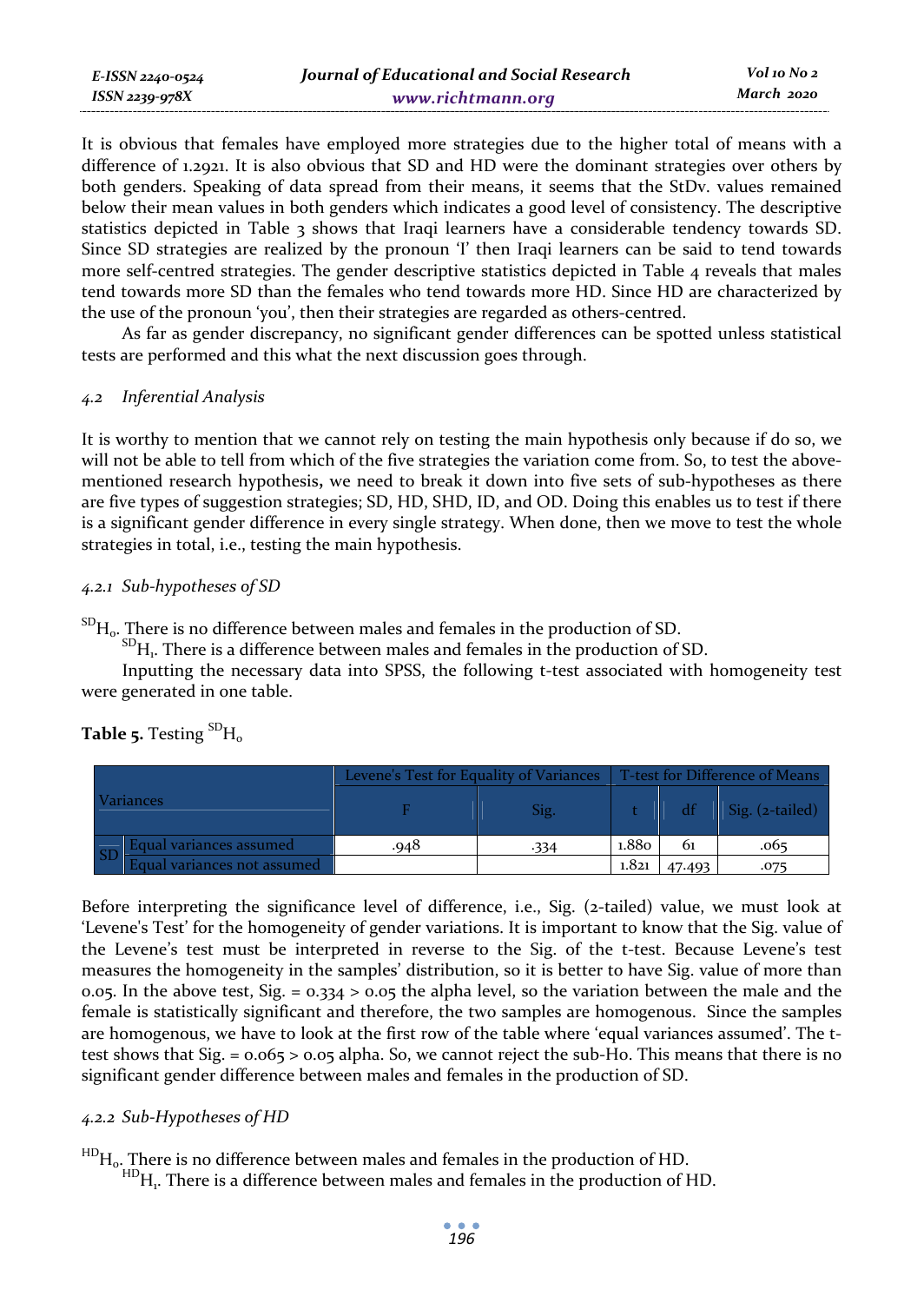Table 6. Testing  $^{HD}H_0$ 

|     |                                |      |      | Levene's Test for Equality of Variances    T-test for Difference of Means |    |                         |
|-----|--------------------------------|------|------|---------------------------------------------------------------------------|----|-------------------------|
|     | <i>Variances</i>               |      | 512. |                                                                           |    | $\vert$ Sig. (2-tailed) |
|     | <b>Equal variances assumed</b> | .170 | .681 | $-2.122-$                                                                 | 61 | .038                    |
| HD. | Equal variances not assumed    |      |      | $-2.164 - 57.461$                                                         |    | .035                    |

The Levene's test shows that Sig.  $= 0.681 > 0.05$ . So, equal variances are assumed and, in this case, we have to look at the first row of the table where the t-test reveals Sig. =  $0.038 > 0.05$ . Based on this result, we can reject the above  $H_D$ <sub>0</sub> and accept the  $H_D$ <sub>1</sub> This means that there a gender difference in the production of HD. To identify where the difference comes from difference, we look at the 't' value in the t-test. The value is (negative) -2.122 indicating that the significance is directed towards the left, i.e., the females. So, the difference in means between males and females, shown earlier in Table 4, is statistically significant. Since the difference in means 1.054 is counted for females, so females significantly employed more SD than males.

# *4.2.3 Sub-Hypothesis of SHD*

 ${}^{\rm SHD}{\rm H}_{\rm o}.$  There is no difference between males and females in the production of SHD.  ${}^{\rm SHD}{\rm H}_{\rm l}.$  There is a difference between males and females in the production of SHD.

# Table 7. Testing <sup>SHD</sup>H<sub>0</sub>

|                                              |     | Levene's Test for Equality of Variances   T-test for Difference of Means |         |                 |                   |
|----------------------------------------------|-----|--------------------------------------------------------------------------|---------|-----------------|-------------------|
| <b>Variances</b>                             |     |                                                                          |         |                 | $Sig. (z-tailed)$ |
| <b>Equal variances assumed</b><br><b>SHD</b> | 391 |                                                                          | $-530-$ | 61              | 592               |
| Equal variances not assumed                  |     |                                                                          |         | $-530 - 50.697$ | 599.              |

Equal variances are assumed as the Levene's test reveals Sig. > 0.05. So, we look at the first row where the t-test Sig. is 0.592 > 0.05. This means we cannot reject the SHD<sub>H<sub>0</sub>. Therefore, no statistical gender</sub> difference between males and females in the production of SHD were found and the difference in means seen Table 4 appeared to be insignificant.

# *4.2.4 Sub-Hypothesis of ID*

<sup>ID</sup>H<sub>0</sub>. There is no difference between males and females in the production of ID.<br><sup>ID</sup>H<sub>1</sub>. There is a difference between males and females in the production of ID.

# **Table 8.** Testing  ${}^{ID}H_0$

|                                | Levene's Test for Equality of Variances   T-test for Difference of Means |      |                   |    |                         |
|--------------------------------|--------------------------------------------------------------------------|------|-------------------|----|-------------------------|
| <b>Variances</b>               |                                                                          | 512. |                   |    | $\vert$ Sig. (2-tailed) |
| <b>Equal variances assumed</b> | 6.322                                                                    | .015 | -2.783-           | 61 | .007                    |
| Equal variances not assumed    |                                                                          |      | $-3.056 - 58.439$ |    | .002                    |

The Sig. of the Levene's test is 0.015 < 0.05, so equal variances are not assumed and thus, we look at the second row. Since, the t-test Sig. =  $0.003 < 0.05$  so can reject the  ${}^{1D}H_0$  and take the  ${}^{1D}H_1$ . The difference in means (0.9563) seen in Table 4 appeared to be significant. The 't' value is negative and it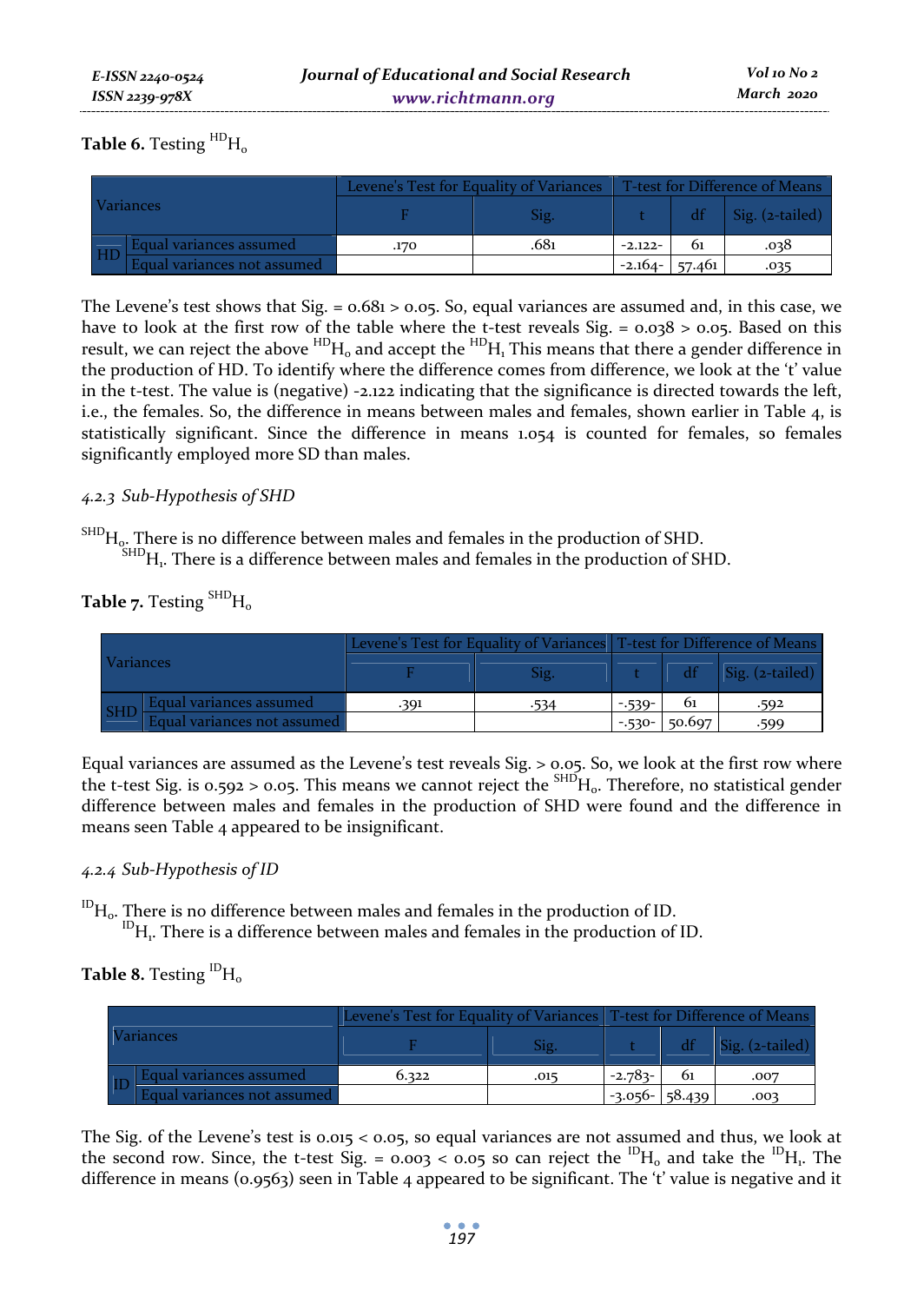*E-ISSN 2240-0524 ISSN 2239-978X*

tells that females employed more ID than males.

# *4.2.5 Sub-Hypotheses of OD*

 $O<sup>OD</sup>H<sub>o</sub>$ . There is no difference between males and females in the production of OD.

 $O<sup>OD</sup>H<sub>1</sub>$ . There is a difference between males and females in the production of OD.

# Table 9. Testing <sup>OD</sup>H<sub>0</sub>

|      |                                | Levene's Test for Equality of Variances   T-test for Difference of Means |      |        |                   |                                     |
|------|--------------------------------|--------------------------------------------------------------------------|------|--------|-------------------|-------------------------------------|
|      | <b>Variances</b>               |                                                                          | Sig  |        |                   | df $\left  \right $ Sig. (2-tailed) |
|      | <b>Equal variances assumed</b> | 2.941                                                                    | .001 | -.832- | 61                | .409                                |
| LUD. | Equal variances not assumed    |                                                                          |      |        | $-0.026 - 55.007$ |                                     |

Because the Levene's test Sig. < 0.05, we look at the first row. The Sig. of the t-test is 0.409 > 0.05, so we cannot reject the sub-<sup>ODH</sup><sub>0</sub> and thus, no statistical gender difference between males and females in the production of OD. In other words, the difference in means ( $0.0697$ ) seen earlier in Table 4 was found insignificant.

After testing the above five sets of sub-hypotheses, it is now the turn to test the main hypothesis to examine whether gender has an overall effect in on all five types of strategies as a whole and this is discussed in the next sub-section.

# *4.2.6 The Main Hypothesis*

- H<sub>0</sub>. There is no difference between males and females in the production of perspective strategies.
	- H<sub>1</sub>. There is a difference between males and females in the production of perspective strategies.

**Table 10.** Testing the main hypothesis of SHD

| <b>Variances</b> |                             | Levene's Test for Equality<br>of Variances |      | <b>T-test for Difference</b><br>of Means |    |                 |
|------------------|-----------------------------|--------------------------------------------|------|------------------------------------------|----|-----------------|
|                  |                             |                                            | Sig. |                                          |    | Sig. (2-tailed) |
| All Strategies   | Equal variances assumed     | 7.482                                      | .008 | $-2.723-$                                | 61 | .008            |
|                  | Equal variances not assumed |                                            |      | $-2.566 - 42.072$                        |    | .014            |

The first Sig.  $= 0.008 < 0.05$ , so we take the second row. The t-test Sig.  $= 0.014 < 0.05$ , so we can reject the  $H_0$  and take the  $H_1$ . In other words, males differ significantly from females in the production of all suggestion strategies. So, the gender difference in means (1.2921) stated in Table 4 is significant. The 't' value is -2.7577 and this tells that females employed more suggestions than males. Broadly and according to the above table, it is concluded that gender has an effect on the perspective strategies of suggestions but this effect is partial since gender significant differences were identified only in the production of HD and ID strategies as Tables 6 and 8 depict.

# **5. Discussions**

Although Li (2010) employed a DCT designed to glean strategies in terms of politeness while the current study does not, but it seems that the results of the current results meet some those of Li (2010) who found that the Cantonese students employed significantly less implicit suggestion strategies as compared to their counterparts (Australian students).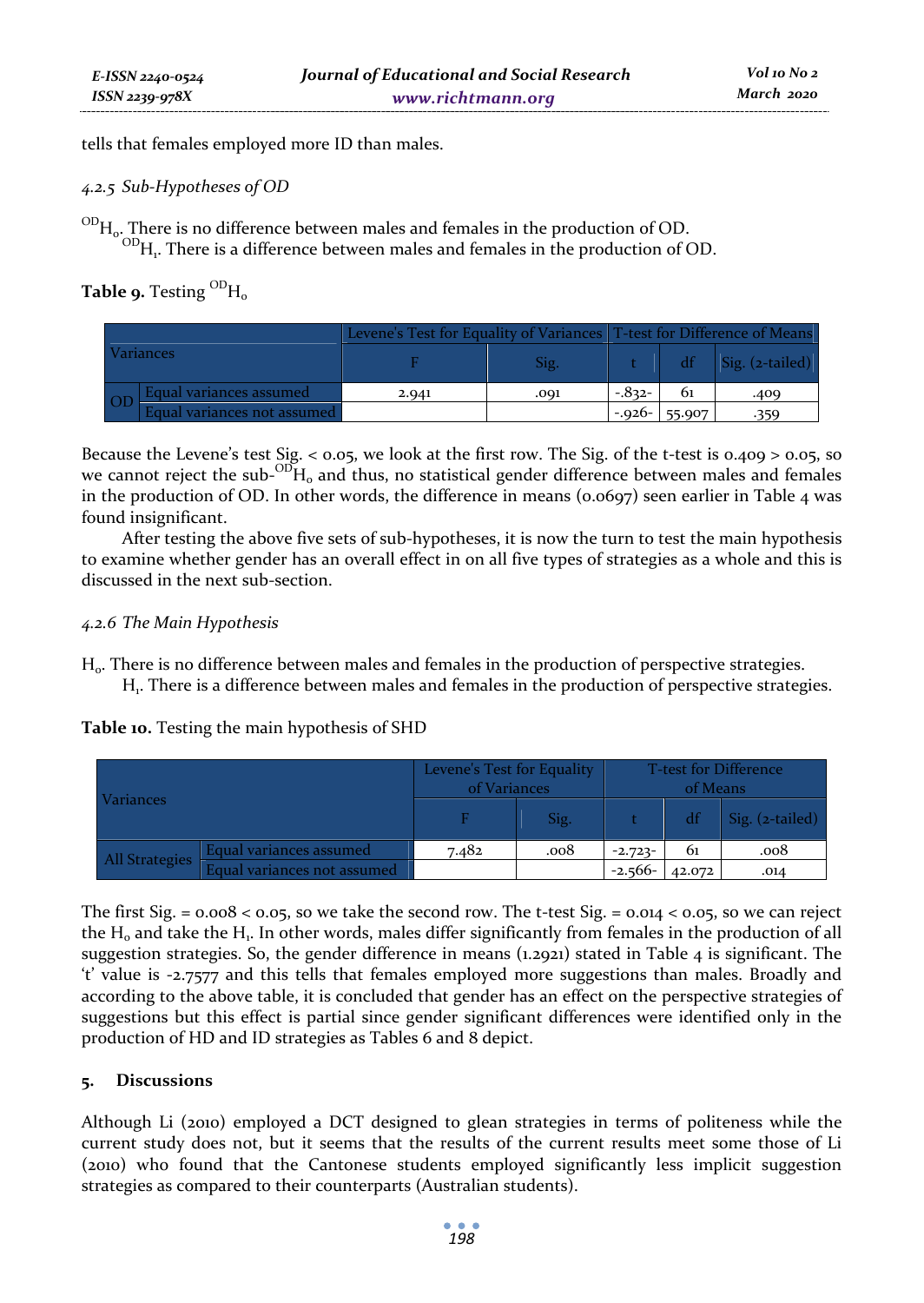| E-ISSN 2240-0524 | Journal of Educational and Social Research | Vol 10 No 2 |
|------------------|--------------------------------------------|-------------|
| ISSN 2239-978X   | www.richtmann.org                          | March 2020  |

Regardless of gender variation, as Table 3 depicts, Iraqi EFL learners tend to resemble the Cantonese students in the paucity of the ID strategy. The table shows that only 13% of the strategies are implicit and this percentage is very low when compared with other percentages. But by taking gender variation, the current study reveals that females significantly employed more ID strategies (these realized by the use of 'How about...?', 'What about...?', 'Why not...?') and HD strategies (these realized by the use of 'You should…', 'You can…', ' Try to…', etc.) than males. This means that the production of ID was not due to chance despite its low frequency. To compare this finding with Li's (2010), it can be assumed that the Australian students (of Li) and the females (of the current study) were both familiar with and aware of the use of this strategy. From another comparative viewpoint, both Li's (2010) Cantonese and Australian students in one hand and the two genders of the current study in the other hand have uncovered that SD and HD were the most common strategies due to high percentages.

In opposition to the current results, Heidari-Shahreza (2014) argued about the no influence of gender on the types of suggestions. He concluded that the majority of Iranian suggestions were SHD with no gender discrepancy. Nevertheless, the current study showed that Iraqi EFL learners tend to towards SD with significant gender differences in HD and ID.

Although the study was not meant to measure the learners' suggestions in terms of politeness, but it can be assumed that one thinkable motivation for females to produce HD and ID may be due to their desire to be more polite than males who were more explicit in their responses, bearing in mind that the less explicit the act (of suggestion) is, the more polite it is (Leech, 2016). So, the females generally acted as politely as the Australian students of Li (2010). At the halt of politeness, it is worthy to mention that Darweesh & Al-Aadili (2017) also found that Iraqi EFL females tend to make less explicit and thus polite suggestions as compared to their male counterparts. This is confirmed by the fact that Iraqi culture is male-centred where females are anticipated to show supportiveness and solidarity to males and this is undeniably reflected on language forms.

### **6. Conclusion**

Based on the above results, the conclusions are drawn as follows: According to the descriptive statistics, Iraqi EFL learners tend to produce suggestions with speaker dominance perspective more than other types of suggestions. Regarding gender variation, it was found that gender is partial but an effective factor in varying only two suggestions strategies in which females were found to produce more suggestions with hearer dominance and implicit dominance than males. This means that the male strategies tend towards self-centrality than the females whose strategies were significantly others-centred. No gender variations were identified at the other three types of strategies; speaker dominance, speaker-hearer dominance, and other dominance. Although studies dealing with the perspective aspect of suggestions like Li (2010) and Heidari-Shahreza (2014) do not reveal exactly the same findings, they partially meet the current findings at some points.

### **7. Limitations and Recommendations**

The current study, being quantitative in nature, it only investigated how the two genders differ in making suggestions. Thus, for a study to be wide-ranging, it is recommended to qualitatively investigate why the two genders make such types of suggestions rather than others. Doing a mixedmethod approach will present an inclusive study counting for grounds and motivations causing gender variations (qualitatively) in addition to the description of their actual productions (quantitatively).

The restriction of the current study to the WDCT makes it limited to the production level only, i.e., how gender produce (make) suggestions. It is advised that using Multiple-choice Discourse Completion Task (MDCT) (as the one employed by Sharqawi & Anthony (in press, a)) in order to measure how the two genders recognize suggestions.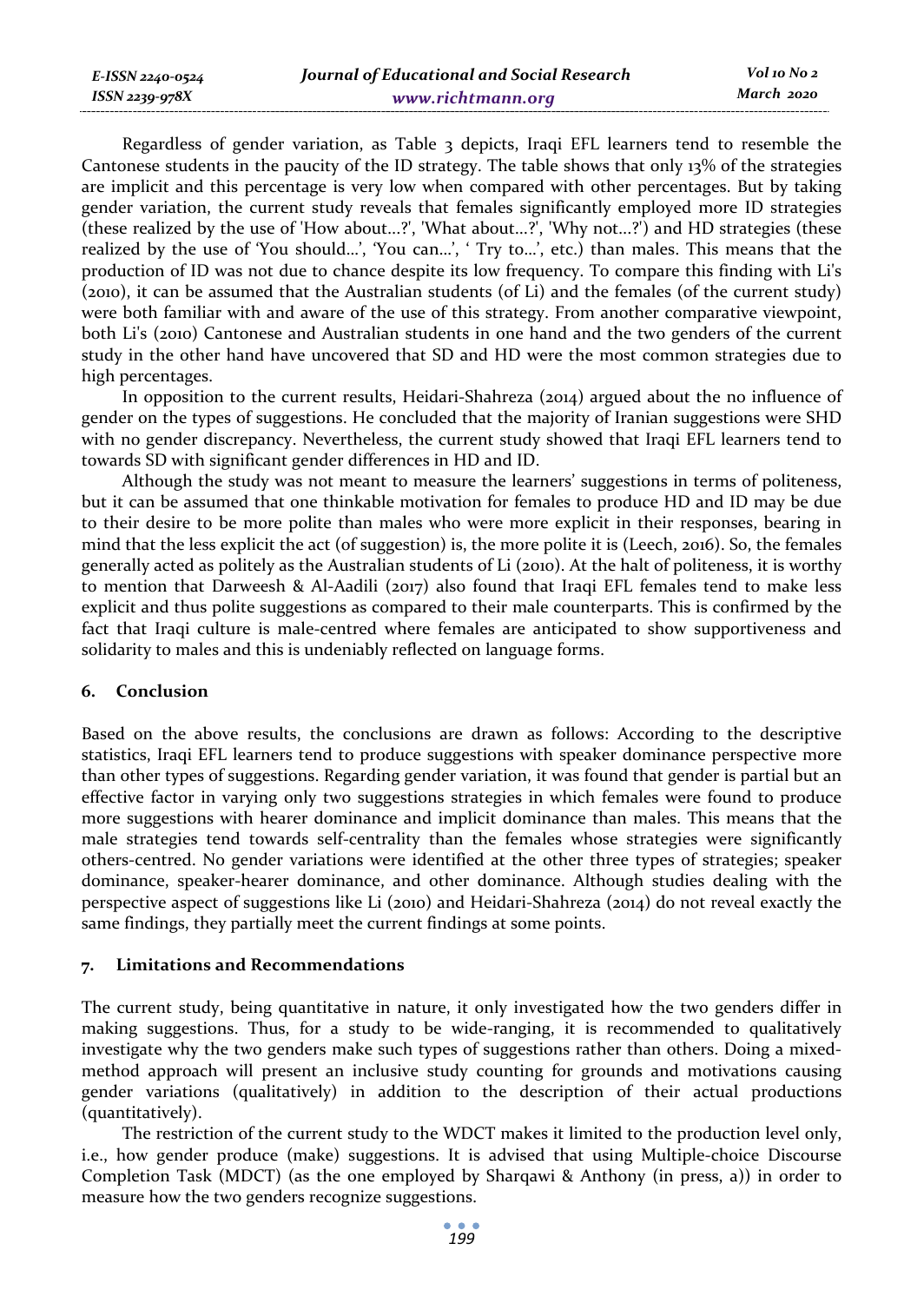### **8. Novelty and Originality**

By and large, this study, along with its results, is confidently claimed to be the first approach measuring Iraqi EFL learners' perspective strategies. Moreover, specifically, it is the first gender study of its kind describing how the two genders differ in the making of suggestion in terms of the strategies under study.

### **References**

- Al-aadeli, N. M. (2014). Suggestion and advice in three selected plays. *Journal of Education and Practice, 5*(4), 14– 25.
- Aminifard, Y., Safaei, E., & Askari, H. (2014). 'Speech Act of Suggestion Across Language Proficiency and Gender in Iranian Context'. *International Journal of Applied Linguistics and English Literature, 3*(5), 198-205.
- Austin, J. (1962). *How to Do Things with Words*. Oxford: OUP.
- Blum-Kulka, S. (1989). *Playing it safe: The role of conventionality in indirectness*. In S. Blum-Kulka, J. House, & G. Kasper (Eds.), Cross-cultural pragmatics: Requests and apologies (pp. 37–70). Norwood, NJ: Ablex.
- Coates, J. (2015). *Women, men and language: A sociolinguistic account of gender differences in language*. London: Routledge.
- Darweesh, A. D., & Al-Aadili, N. M. (2017). Investigating Iraqi EFL learners' performance in utilizing the speech acts of advice and suggestion. *International Journal of English Linguistics, 7*(4), 179-190.
- Farnia, M., & Sattar, H. Q. A. (2014). Advice strategies in English by Malay university students. *International Journal of Language Learning and Applied Linguistics World (IJLLALW), 5*(3), 426-438.
- Heidari-Shahreza, M. A. (2014). A sociolinguistic and cross-cultural investigation into the speech act of suggestion. *International Journal of Culture and History, 1*, 1-18
- Ifantidou, E. (2014). *Pragmatic competence and relevance* (Vol. 245). John Benjamins Publishing Company.
- Jiang, X. (2006). Suggestions: What should ESL students know? *System*, *(1)*34, 36–54. https://doi.org/10.1016/j.system.2005.02.003
- Leech, G. (2016). *Principles of pragmatics*. London: Routledge.
- Levisen, C., & Waters, S. (2017). How Words Do Things with People. *Cultural Keywords in Discourse*, 277, 1.
- Li, S. E. (2010). Making suggestions: A contrastive study of young Hong Kong and Australian students. *Journal of Pragmatics, 42*(3), 598–616.
- Litosseliti, L. (2014). *Gender and language theory and practice*. London: Routledge.
- Liu, Y., & Zhao, J. (2007). Suggestions in teacher-student conferences. *Arizona Working Papers in SLA and Teaching, 14*, 59-74.
- Moradi, R. (2017). A review on gender linguistics studies. *Language Art, 2*(2), 55-68.
- Petrey, S. (2016). *Speech acts and literary theory*. New York: Routledge.
- Pishghadam, R., & Sharafadini, M. (2011). A contrastive study into the realization of suggestion speech act. *Canadian Social Science, 7*(4), 230–239.
- Rintell, E. (1979). Getting your speech act together: The pragmatic ability of second language learners. *Working Papers on Bilingualism*, 17, 97-106.
- Searle, J. (1969). *Speech Acts. An Essay in the Philosophy of Language*. Cambridge: Cambridge University Press.
- Septianingsih, T., & Warsono, W. (2017). 'The types and power relation of directive speech acts in classroom interaction'. *English Education Journal, 7*(1), 26-33.
- Sharqawi, M. A., & Anthony, E. M. (In press, a). Analyzing gender effect on the speech act of suggestion: A pilot study. Rupkatha Journal on Interdisciplinary Studies in Humanities.
- Sharqawi, M. A., & Anthony, E. M. (2019b). Speech acts and their underlying strategies by EFL learners and nonlearners: A systematic literature review. *Revista Amazonia Investiga*, 8 (20), 486-502.
- Sharqawi, M. A., & Anthony, E. M. (2019c). Analysing the speech act of disagreement produced by Iraqi EFL learners: A gender study. *Humanities & Social Sciences Reviews 7* (2), 118-134. DOI: doi.org/10.18510/hssr.2019.7213
- Sharqawi, M. A., & Anthony, E. M. (2019, d). Recognizing suggestions by Iraqi English as a foreign language learner: A politeness perspective. Proceedings of Innovative Teaching and Learning Research Day, 2019.
- Retrieved from http://intred.utem.edu.my/index.php/proceeding/intred-2019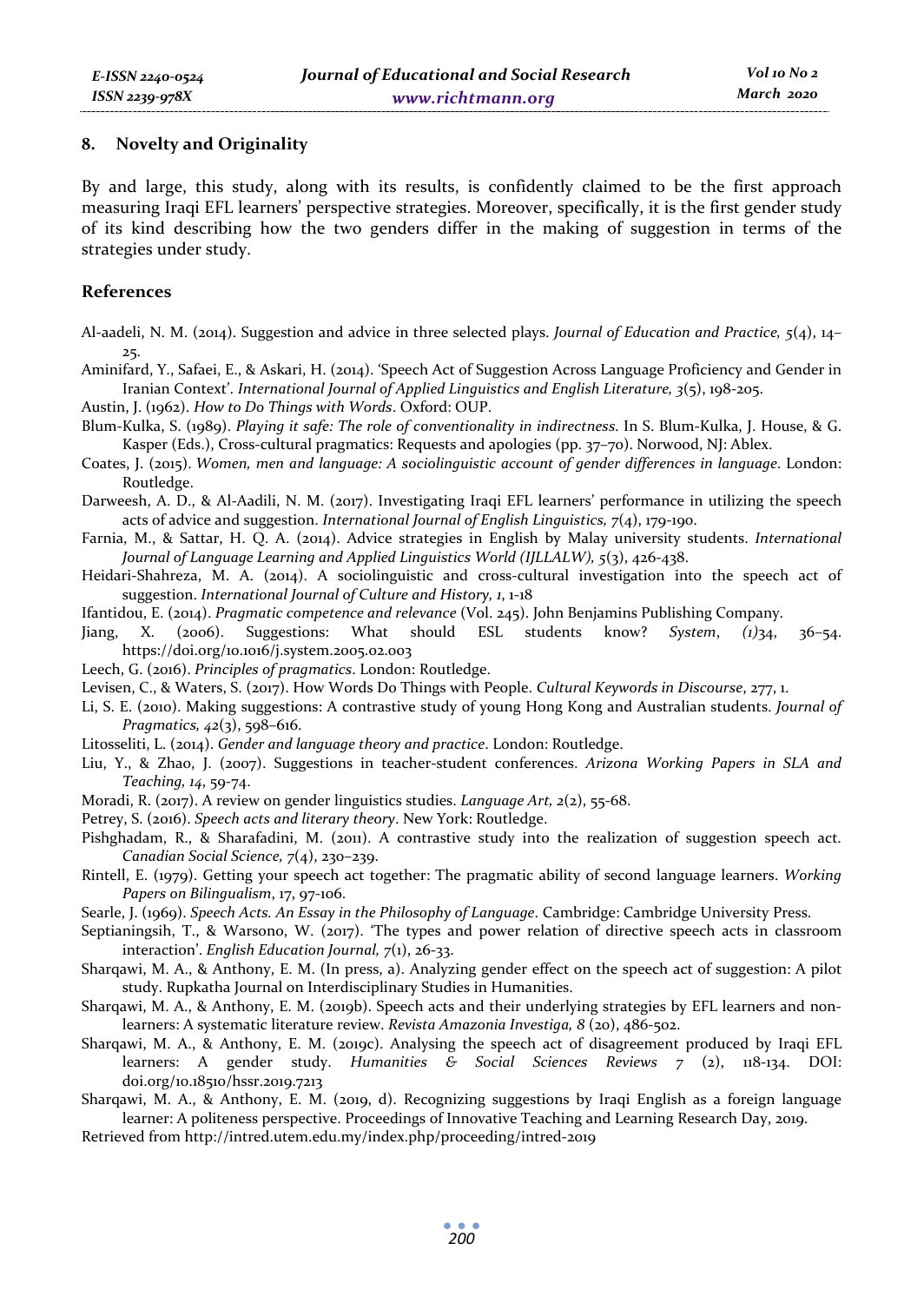#### **Appendix A (Informed Consent Forms)**

#### **Informed Consent Form Permission from the English Class Lecturer/Course Coordinator/Head of Department**

I am currently a PhD student at the Centre for Language Studies, the Faculty of Applied Science and Technology at *Universiti Tun Hussein Onn Malaysia* (UTHM). I would like to conduct a study to identify if gender affects the production of the speech act of suggestion used by Iraqi EFL learners. As part of the study, I would like to collect data from selected students of your class using written discourse completion tasks (WDCT).

Thus, I would like to request your permission to conduct the WDCT and record the tasks with the students. I would be thankful if you could sign and return the form as soon as possible. Thank you very much.

#### **Consent Statement**

I, the undersigned, have understood the above explanation and have given my consent to allow the researcher access to my students during lessons.

[ ] I agree to allow you to conduct the DCTs with my students during lessons.

[ ] I agree to the collected data being analysed for the research purposes. Anonymity should be preserved if extracts are included in research publications or reports.

Name:

 $Signature:$ 

Date:

## **Informed Consent Form**

Dear Participant,

I am currently a PhD student at the Centre for Language Studies, the Faculty of Applied Science and Technology at *Universiti Tun Hussein Onn Malaysia* (UTHM). I would like to conduct a study to identify if gender affects the production of the speech act of suggestion used by Iraqi EFL learners. Data will be collected using a Written Discourse Completion Task (WDCT). Your honest participation is highly appreciated and it is the key to the success of this study.

Thus, I would like to request your consent to voluntarily participate in the WDCT and you should be aware that you are free to withdraw at any time without affecting your relationship with this department, the instructor, or the university. Do not hesitate to ask questions about the study before participating in or during the study. I would be thankful if you could sign and return the form as soon as possible.

Thank you very much.

### **Consent Statement**

I, the undersigned, have understood the above explanation and have given my consent to voluntarily participate in the discourse completion tasks.

[ ] I agree to allow you to photograph the tasks.

[ ] I agree to the collected data being analysed for the research purposes. Anonymity should be preserved if extracts are included in research publications or reports.

Name:  $\Box$ 

 $Signature:$ 

Date: \_\_\_\_\_\_\_\_\_\_\_\_\_\_\_\_\_\_\_\_\_\_\_\_\_\_\_\_\_\_\_\_\_\_\_\_\_\_\_\_\_\_\_\_\_\_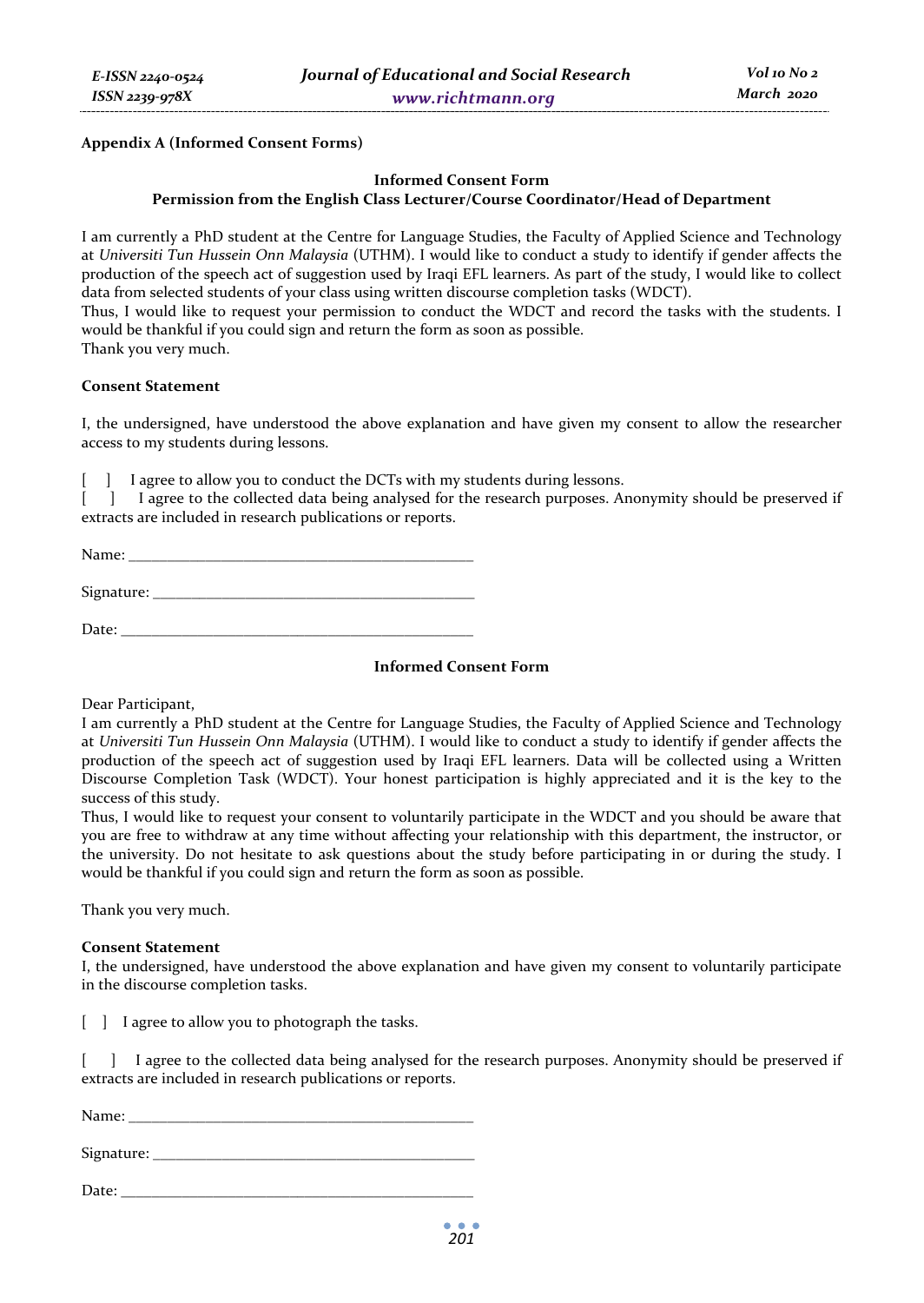### **Appendix B**

#### **WDCT**

Dear Participant,

This written discourse completion tasks (WDCT) is intended to gather information on gender effects on the production of the speech act of suggestion used by Iraqi EFL learners. This is a research in applied linguistics at *Universiti Tun Hussein Onn Malaysia* (UTHM).

I assure you to use the collected data for the research purposes only. You are further assured to feel safe about the secrecy of your personal data. In case of any inquiry, please feel free to contact me via e-mail: mushtaq112008@gmail.com or phone: 009647816234291.

**Mushtaq Abdulrazzaq Sharqawi**  PhD Student of Applied Linguistics Centre for Language Studies Faculty of Applied Science and Technology Universiti Tun Hussein Onn Malaysia (UTHM)

### **Please respond to the following situations using English suggestions.**

1.

Your classmate and you meet by chance in a bookshop. He/she wants to buy a book about the four language skills. You know that the book is quite expensive. You already have found the same book with a lower price in another bookshop. *Make him/her a suggestion.*

**Your classmate**: That's the book I was looking for. **You**:

………………………………..…………………………………………………………

……………………………………………………………………………………………………………………………………………………………………………… ………………………………..……………………………………..………………………………..………………………………..………………………………..

2.

You are sitting in the seminar room waiting for a presentation to begin. One of your classmates comes in and sits in the chair in front of you. You look at him/her and notice the price tag of his/her new jacket has not been removed. The tag is rather big and can be recognized easily. *Make him/her a suggestion.*

………………………………………………………………………………………………………………………………………………………………………………

**Your classmate**: My presentation starts in five minutes.

**You**:

………………………………..……………………………………..………………………………..………………………………..……………………………….. ………………………………..…………………………………………………………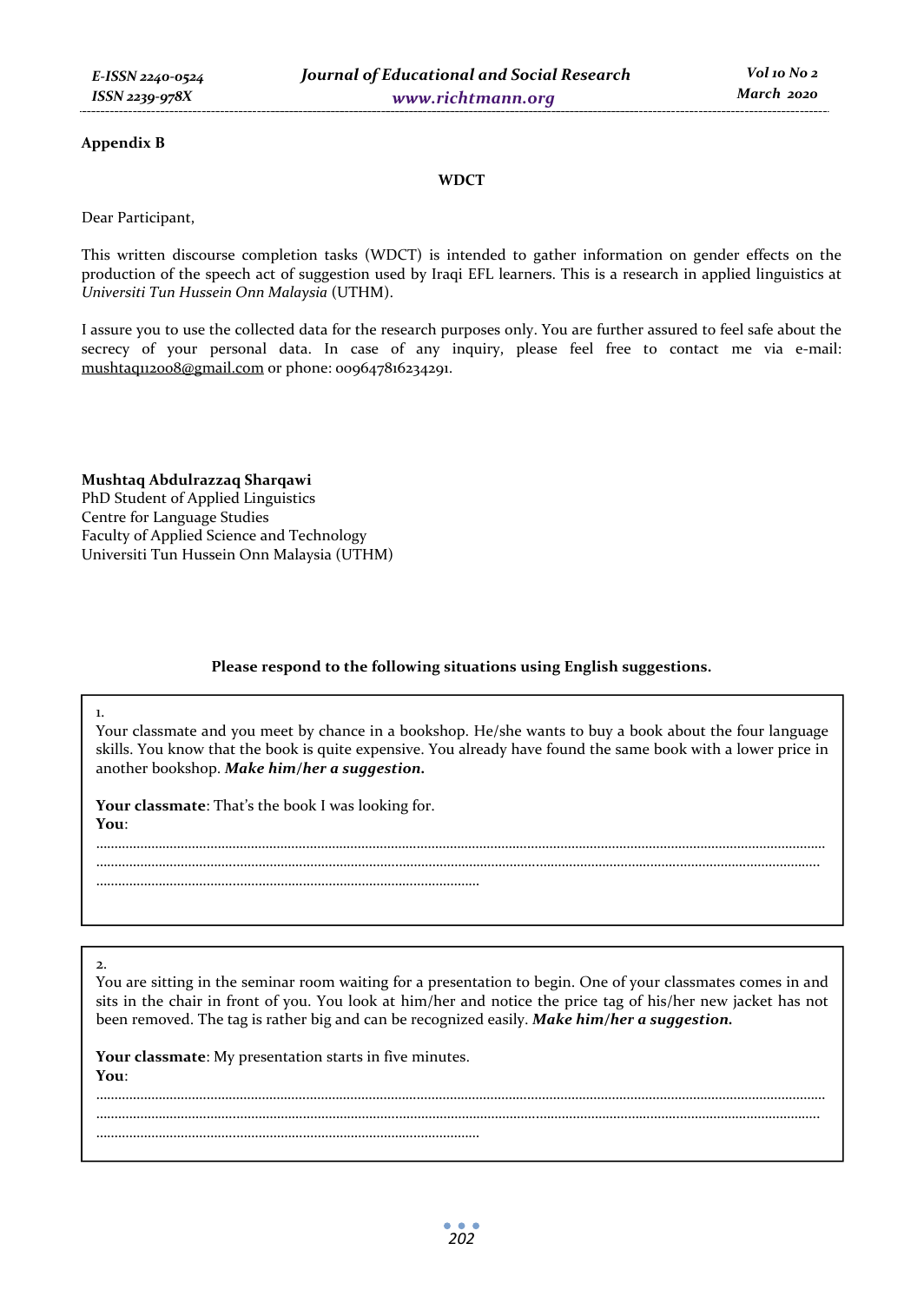#### 3.

You meet your classmate at the local grocery store. He/she is going to buy some canned fish. You have just examined the cans and seen that the date of expiry is December 2017; this is September 2018. *Make him/her a suggestion.*

**Your classmate**: Yes, these. I need to get these favourite canned fish.

**You**:

……………………………………………………………………………………………………………………………………………………………………………… ………………………………..……………………………………..………………………………..………………………………..……………………………….. ………………………………..…………………………………………………………

### 4.

Your classmate has recently started to smoke heavily and cough badly. You think that he/she is going to be addicted to smoking and you feel bad for him/her. *Make him/her a suggestion.*

………………………………..……………………………………..………………………………..………………………………..………………………………..

**Your classmate**: I've been coughing badly for a week.

**You**: ………………………………………………………………………………………………………………………………………………………………………………

………………………………..…………………………………………………………

5.

Your classmate asks you to help him/her with a Word file to do some modifications on the tables. He/she sends a copy of the Word file from the computer to the USB flash drive. But, he/she immediately removes the flash drive without performing the proper electronic removal. You know that doing this may damage the files and the flash drive too. *Make him/her a suggestion***.** 

**Your classmate**: This is my second USB drive. The first one broke down. **You**:

……………………………………………………………………………………………………………………………………………………………………………… ………………………………..……………………………………..………………………………..………………………………..………………………………..

………………………………..…………………………………………………………

………………………………..…………………………………………………………

………………………………..…………………………………………………………

6.

You encounter one classmate in the Internet cafe in the afternoon. He/she searches the Internet to download some papers relevant to his/her research project. He/she looks very tired and it is now 4:30 pm. *Make him/her a suggestion.*

……………………………………………………………………………………………………………………………………………………………………………… ………………………………..……………………………………..………………………………..………………………………..………………………………..

**Your classmate:** I've been downloading papers since the morning. I'm so exhausted. **You**:

### 7.

Your classmate wants to communicate with people from English speaking countries in order to practice the English language and discover some about their culture. You think that there are specialized online forums offering English language exercises and information about the culture. *Make him/her a suggestion***.** 

……………………………………………………………………………………………………………………………………………………………………………… ………………………………..……………………………………..………………………………..………………………………..………………………………..

**Your classmate**: I need to find a way to communicate with English native speakers. **You**: